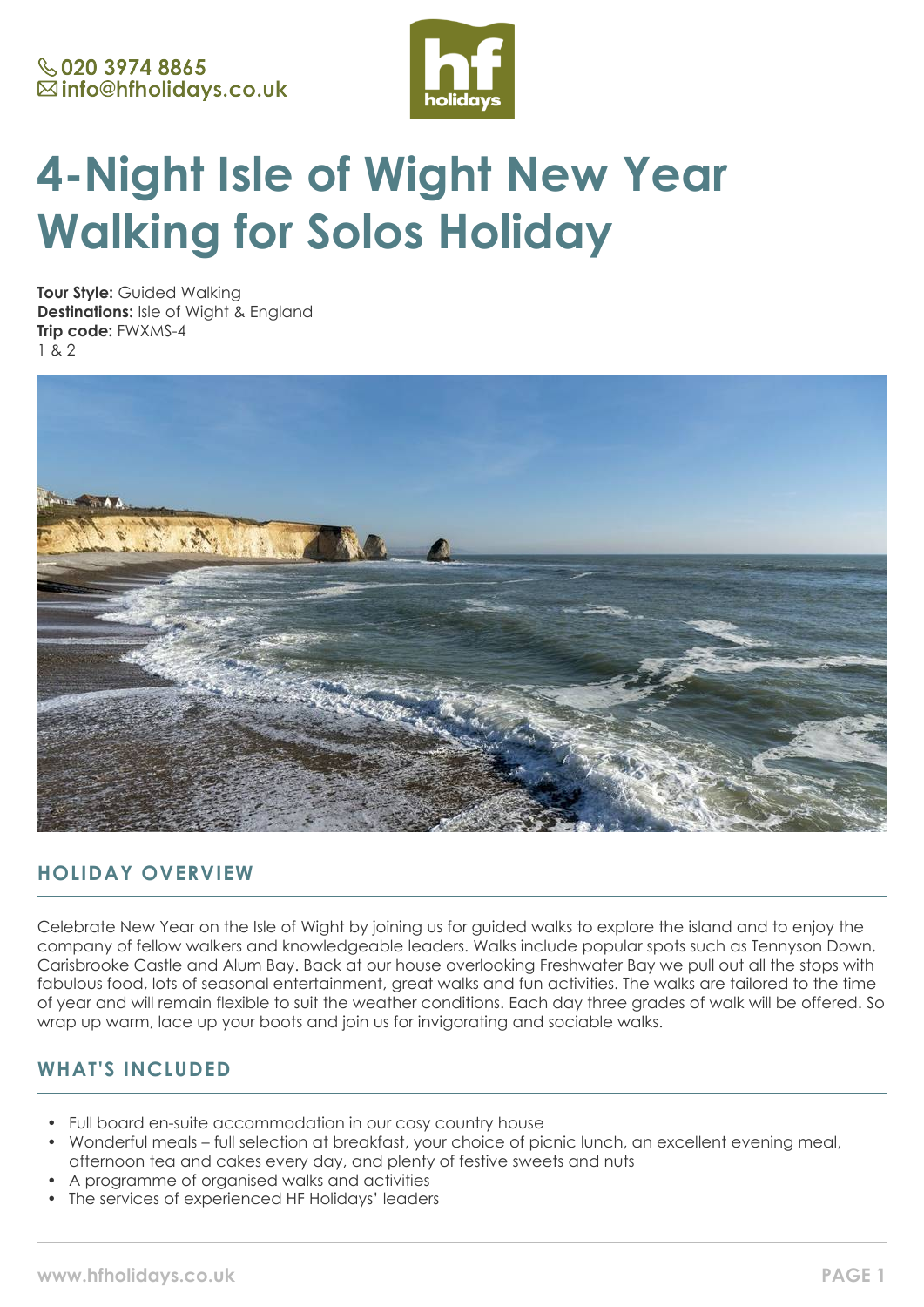- Any transport to and from the walks
- A packed programme of evening activities offering something festive for everyone, including some old HF favourites
- A celebration dinner with all the trimmings on New Year's Eve

# **HOLIDAYS HIGHLIGHTS**

- No single room charge
- Plenty of exercise to walk off the festive excesses
- Admire spectacular scenery from dramatic cliff top coastal paths
- An excellent variety of auided walks in spectacular winter scenery
- Let your experienced leader bring classic routes and offbeat areas to life
- Just relax, soak up the party atmosphere, enjoy wonderful festive fare and leave all the organising to us

# **TRIP SUITABILITY**

This trip is graded activity level 1 and 2.

The walks are tailored to the time of year and will remain flexible to suit the weather conditions. Each day three grades of walk will be offered. Typically, easier walks are up to a maximum of 7 miles (11km), medium walks are up to a maximum of 10 miles (16km), while harder walks can be up to a maximum of 11 miles (17½km).

#### **ITINERARY**

## **Day 1: Arrival Day**

You're welcome to check in from 4pm onwards.

Enjoy a complimentary Afternoon Tea on arrival.

# **Day 2: Calbourne To Freshwater Bay**

**Option 1 - Mottistone To Freshwater Bay**

**Distance:** 5 miles (7.5km)

**Ascent:** 550 feet (160m)

**In Summary:** This linear walk takes us from Mottistone Manor towards the famous Longstone before meandering along the Tennyson trail and arriving back in Freshwater Bay.

**Highlight:** A 10 ton, 13 feet high megalith of iron sandstone. The Longstone is one of just three surviving field monuments from the Neolithic period on the Isle of Wight.

**Option 2 - Wooded Trails & Grassy Downs**

**Distance:** 6½ miles (10.5km)

**Ascent:** 750 feet (220m)

**In Summary:** Starting from Calbourne, the prettiest village on the island, we follow the footpath passing Winkle Street, and then ascending on to Westover Down before crossing countryside following the Tennyson Trail back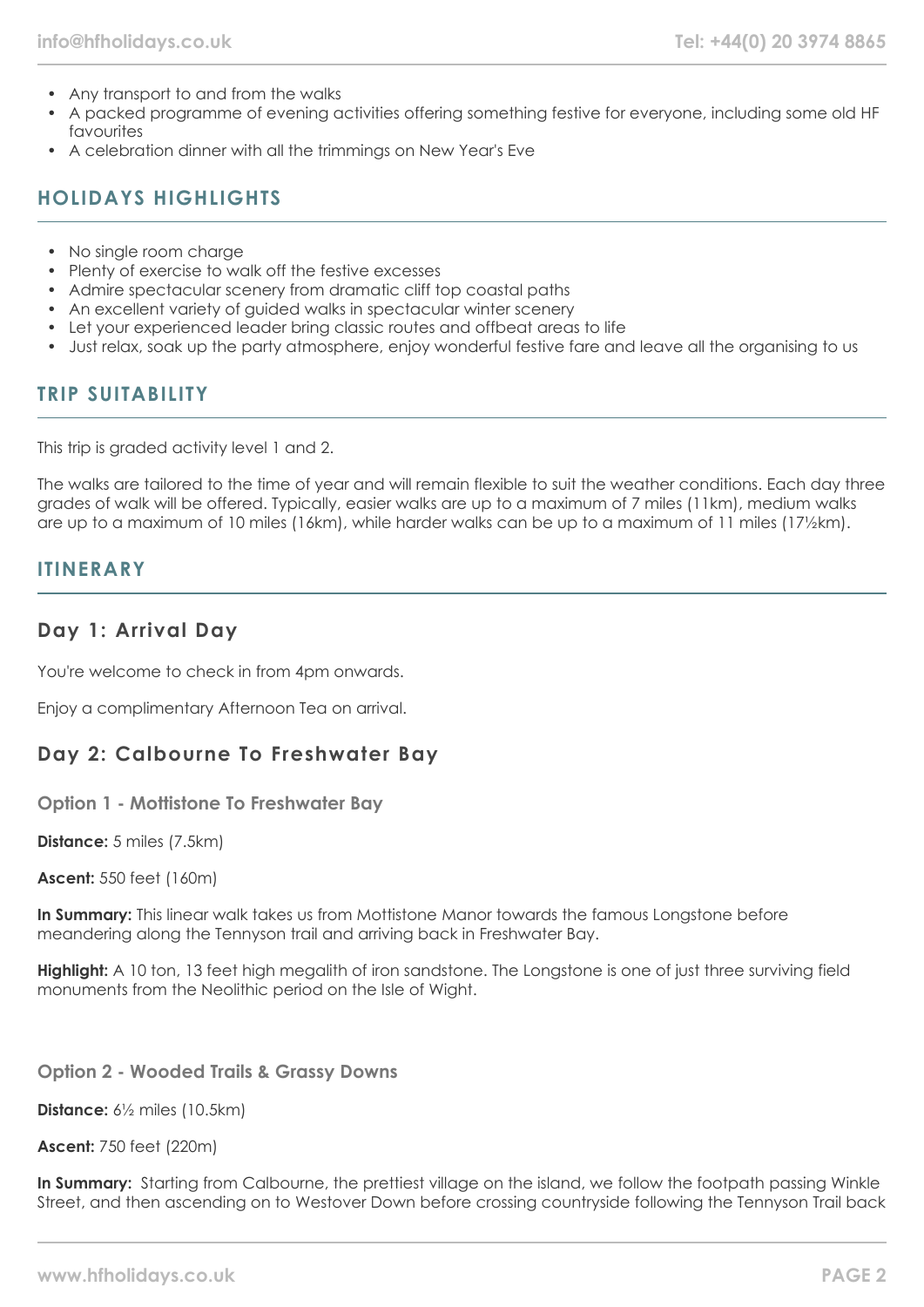to Freshwater Bay.

**Highlight:** Visiting the postcard village of Calbourne and enjoying breathtaking views of land and sea while walking along the Downs.

**Option 3 - Mottistone Down**

**Distance:** 8½ miles (14km)

**Ascent:** 1,100 feet (340m)

**In Summary:** From Winkle Street ascend over the Downs, descending Mottistone Down to the south coast. You then follow the coastal path back to Freshwater Bay.

**Highlight:** The final section over Compton Down enjoys splendid views over Freshwater Bay, and back along the island's southwest coast.

## **Day 3: Tennyson Down And Alum Bay**

**Option 1 - A Visit To Tennyson's Memorial**

**Distance:** 3½ miles (6km)

**Ascent:** 450 feet (140m)

**In Summary:** An easy circular walk around Tennyson Down to reach the Tennyson Monument, passing by points of interests that were reminisces of the Napoleonic wars.

**Highlight:** Standing on a long chalk ridge, Tennyson Monument sits on the highest point of Tennyson Down offering magnificent views over land and sea.

**Option 2 - Over Tennyson Down**

Distance: 7 miles (11km)

Ascent: 1,200 feet (360m)

In Summary: A fabulous walk over the chalk cliffs of Tennyson Down to the Needles and the Alum Bay; one of England's finest coastal walks.

Highlight: The commanding view over the Western Solent from the Tennyson Monument. You'll also discover the once secret rocket testing range, and the area's role in the space race.

**Option 3 - Headon Warren & The Needles**

Distance: 8½ miles (13.5km)

Ascent: 1,300 feet (400m)

In Summary: We start by head to the coast at Totland Bay then soak up glorious sea view as you round the Needles headland and return over Tennyson Down.

Highlight: The heather-clad headland of Headon Warren is a real delight, and offers the best views of the Needles.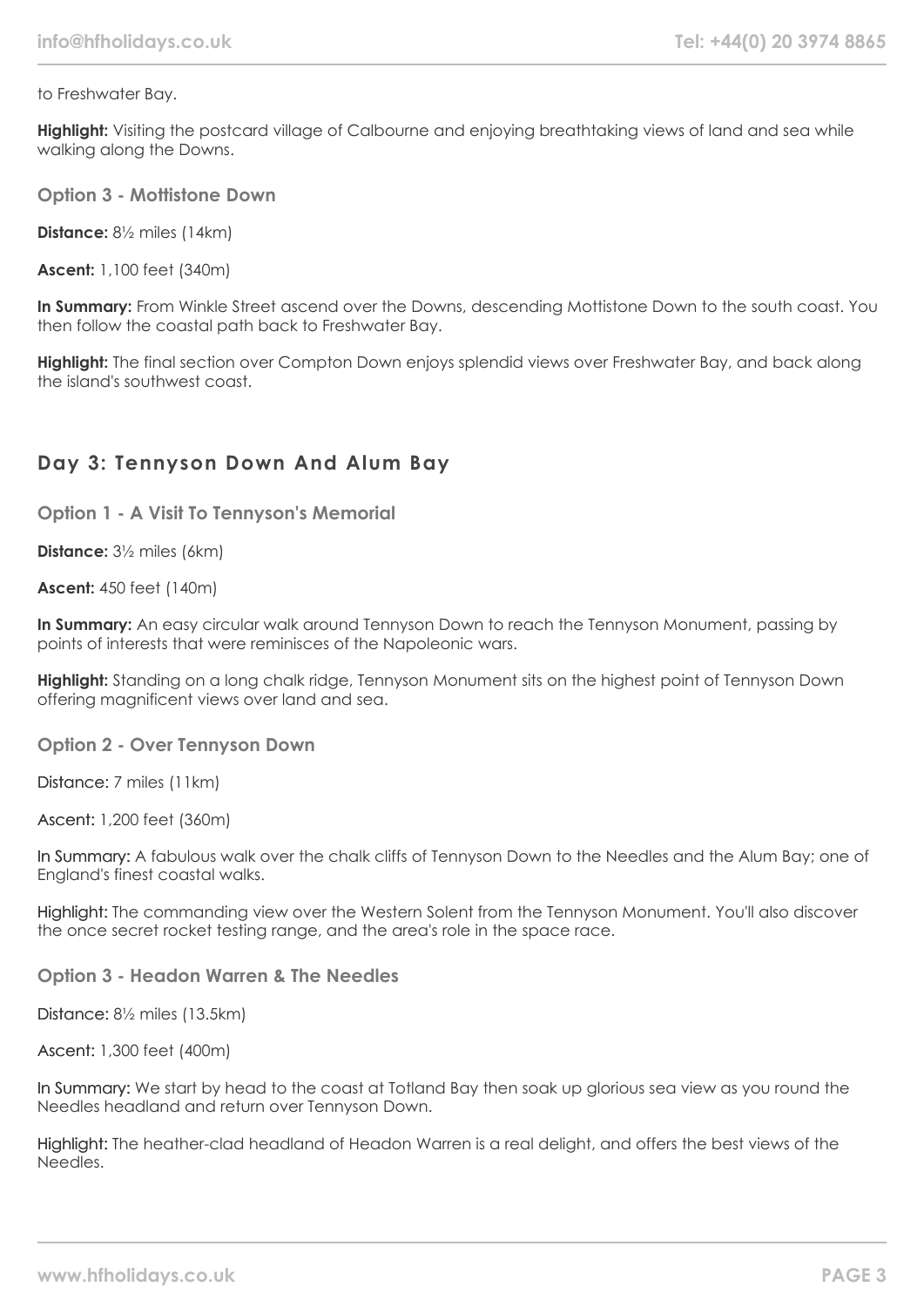# **Day 4: The Yar Valley**

**Option 1 - Yar Valley To Yarmouth**

**Distance:** 3½ miles (5.5km)

**Ascent:** 130 feet (40m)

**In Summary:** A one-way walk beside the tidal River Yar to the historic town of Yarmouth with its bustling harbour and Tudor castle. We'll take a bus back to Freshwater Bay House.

**Highlight:** The salt marsh, reedbeds and mud flats of the Yar Estuary are a great place to see wildfowl and waders.

**Option 2 - Yar Valley**

**Distance:** 7 miles (11km)

**Ascent:** 350ft (120m)

In Summary: Walk beside the tidal River Yar to the historic town of Yarmouth with its bustling harbour and Tudor castle. We'll return on the opposite side of the river back to Freshwater Bay.

Highlight: The salt marsh, reedbeds and mud flats of the Yar Estuary are a great place to see wildfowl and waders.

**Option 3 - Yarmouth And The Three Forts**

Distance: 9 miles (14.5km)

Ascent: 550 feet (180m)

In summary: Walk through Golden Hill Country Park to the coast at Fort Victoria with uninterrupted views across the Solent to Hurst Castle on the mainland. Continue on the Coastal Path into the old port of Yarmouth and return to Freshwater beside the River Yar.

Highlight: A walk full of history from the Victorian forts at Golden Hill & Fort Victoria to the remains of Henry Vlll's castle at Yarmouth.

## **Day 5: Departure Day**

Enjoy a leisurely breakfast before making your way home.

# **ACCOMMODATION**

#### **Freshwater Bay House**

Holidaying on the picturesque Isle of Wight doesn't get any better than at Freshwater Bay House. Stood atop the island's classic white cliffs and dominating the bay that it is named after, Freshwater Bay House has a gorgeous location. As well as 43 bedrooms, many decked out in blue and white printed wallpaper featuring foam-tipped waves breaking softly across the walls that act as a promise of the coastal scenery to come, there are three lounges and a friendly bar. Extensive gardens give on to the coast path, with a staircase that drops to the beach one way, while a path leads away across Tennyson Down towards the Needles in the other direction. If you're experiencing some of the island's plentiful sunshine (it averages around 2,000 hours a year), head to Alum Bay for coloured sands or Compton Bay for dinosaur footprints. Explore Carisbrooke Castle, stroll through Ventnor Botanic Gardens and keep an eye out for red squirrels in Borthwood Copse and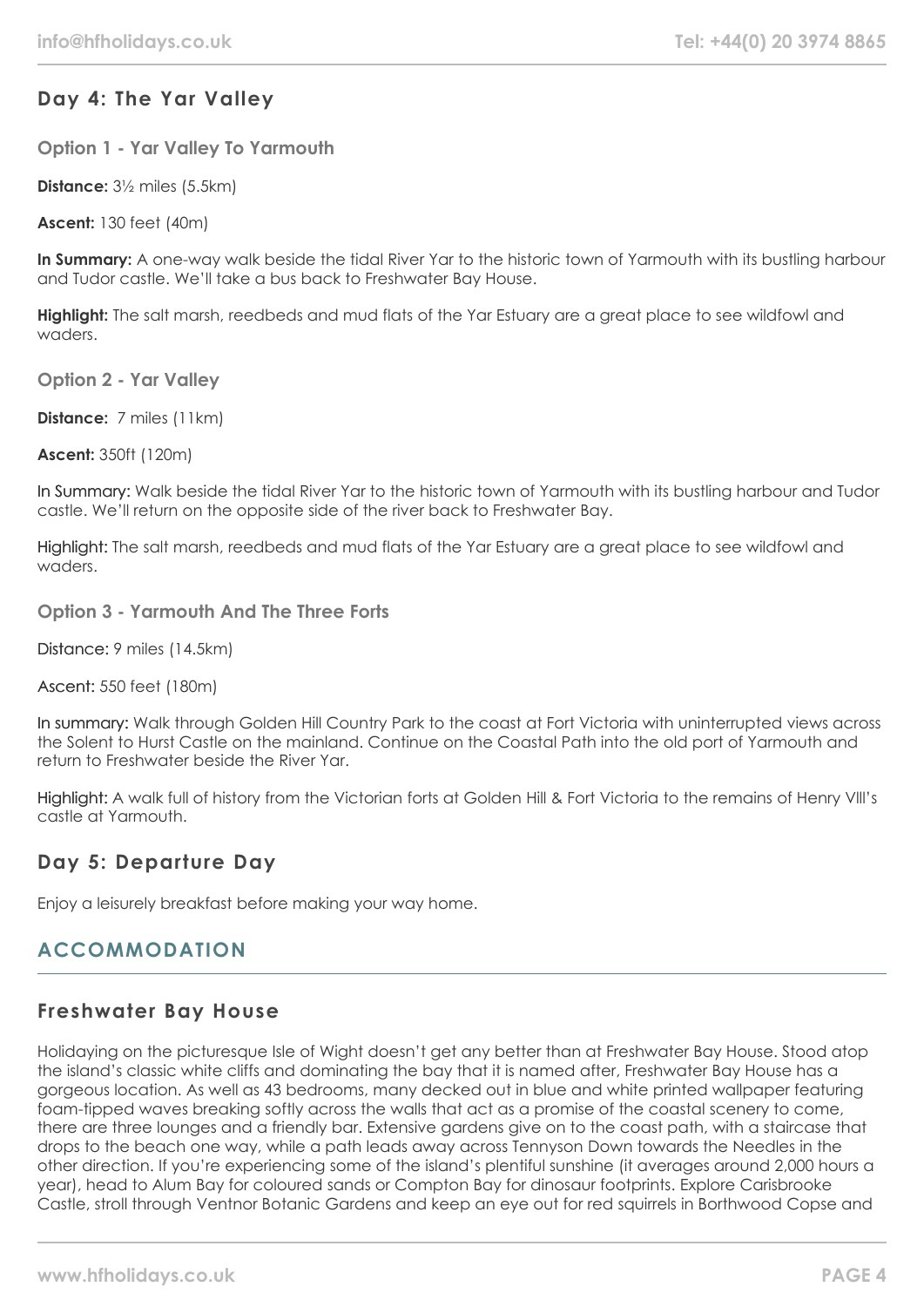America Wood.

# **Country House Accommodation**

#### **Accommodation Info**

#### **Need To Know**

We appreciate that COVID-19 continues to impact the nations. The English, Scottish and Welsh governments are not always in sync, so measures in our country houses may vary between the nations. We thank all guests for adhering to the measures we have introduced to keep our guests, leaders and team members safe.

You can see our latest FAQs and guarantees at <https://www.hfholidays.co.uk/coronavirus-travel-advice>

#### **Ventilation, Physical Distancing Measures and Group Sizes around the Houses**

We will keep our public areas well ventilated; for your comfort you might want to pack an extra layer to keep you comfortable.

With the relaxation of physical distancing, we will be allowing larger groups to dine and relax in the bar together.

Hand sanitiser stations will be made available in frequently used public areas for guests and staff use. It is advisable to bring additional hand sanitiser for whilst you are out walking.

We always follow the latest regional government advice, but our one recommendation is don't forget your face mask! There is no requirement to wear a face covering in communal areas, but you may of course choose to. Some places throughout the UK may still require you to wear a mask even if the government legislation does not. With this in mind we suggest you bring a personal supply of face coverings for the duration of your stay.

#### **Servicing Bedrooms:**

At this stage we are not reintroducing our daily room servicing. Extra tea, coffee, milk, towels and toiletries will be available on request from our team. Bins can be left outside your door for emptying.

#### **COVID-19 Symptoms or Cases**

If a guest has symptoms of COVID-19 then they should inform the house team and immediately self-isolate to minimise any risk of transmission and make arrangements to request a COVID test. If a guest receives a positive test result, they should return home if they reasonably can. They should where possible use private transport but only drive themselves if they can do so safely. If a guest cannot reasonably return home, they should discuss their circumstances with the House Manager. Additional charges may be levied if a guest needs to self-isolate for longer than their planned holiday.

#### **What can you do to help keep everyone safe?**

- Wear a face mask/covering where required and please bring plenty of face coverings for the duration of your stay
- Carry/use hand sanitiser
- Wash your hands frequently with soap and water when possible
- Cover your mouth and nose with a tissue or your sleeve when you cough or sneeze
- Avoid passing round objects such as cameras & phones
- If you are displaying symptoms of Coronavirus, please do not travel to an HF Holidays House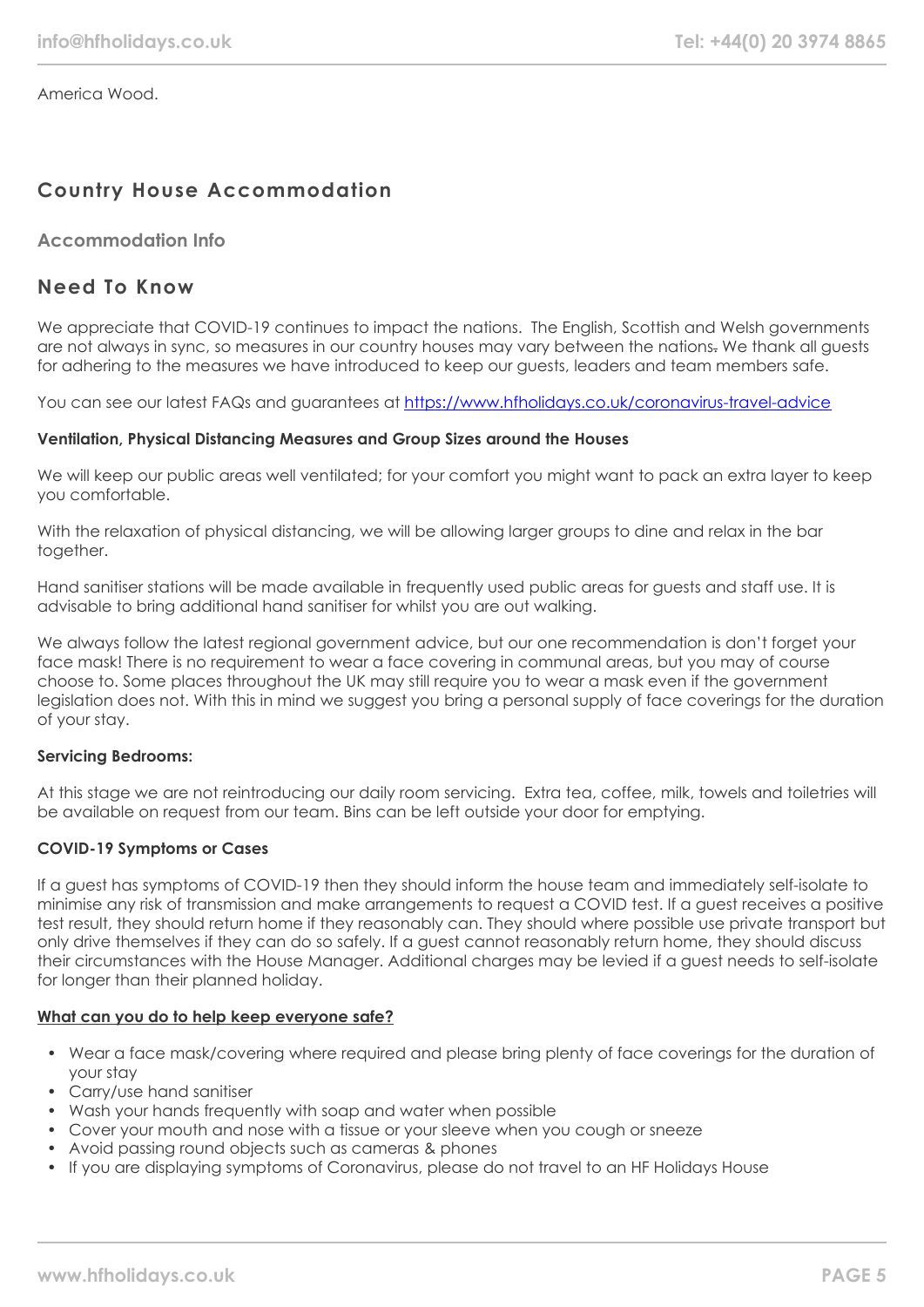#### **Rooms**

Tea & coffee-making facilities, TV, Hairdryer, Toiletries, Wi-Fi

Stay in one of the main building's bright, beautifully presented rooms, many that come with sea views. They're mostly spacious and chic, styled to acknowledge the house's nautical connections but with a modern twist of dove greys, clean whites and contemporary furniture. With 43 bedrooms, Freshwater Bay House has plenty of space and there's a range of Classic, Premium and Superior Rooms to choose from: Rooms 19 and 20 on the first floor come with spectacular sea views out over the English Channel; Rooms 18 and 22 are sumptuous corner rooms with expansive views over both the bay and Tennyson Downs. If it's a room with a view you're after, ask for Room 24, a superb, spacious corner space with five large windows all overlooking the gardens and bay, with its own private sitting room to relax in. Request Room 39 on the second floor and you'll get an attractive corner room complete with a bath to soak in after a day of coastal walking.

All 'Classic' rooms are en-suite and furnished to a high standard. There are also several 'Premium' and 'Superior' Rooms that are either larger or have a desirable view, a more luxurious mattress and larger television – upgrade your stay for just an extra £15-25 per person per night. You can choose a specific room for an extra £30 per room, subject to availability. Upgrade supplements still apply.

#### **Check in:**

Check in opens at **4pm** for all guests. Guests will be unable to access any of the Country House facilities, including leaving luggage before 4pm.

We are delighted to invite you to enjoy a complimentary Afternoon Tea on arrival. Relax and meet your fellow guests and leaders.

#### **Check out:**

#### Check out time: **10am**

Please note, you will need to settle your bill before departure and payment will only be possible by card. Gratuities and donations to the Pathway Fund can also be made by card.

## **Facilities**

Free Wi-Fi, boot room and drying room, extensive garden, outdoor swimming pool, multi-purpose activity room, lounges, library and board games to borrow

After a day walking on the coast, come back to the house and its specially tailored walkers' facilities. Relax by sitting in the extensive gardens or challenge a fellow guest to a game of croquet. If you're visiting with children, turn them loose in the outdoor playground area or watch them splash in the large heated alfresco pool (open in summer season) – there's seating with sea views for you to enjoy a drink in too on a hot English summer's day. For something less strenuous, snag a comfy chair in one of the three cosy lounges to read a book, play a board game or just hideaway; there's a grand piano in one if you're feeling musical. Head to the bar before dinner to perch on a tall stool with a perfect gin and tonic made with the Isle of Wight's very own Mermaid Gin and a chance to catch up with your companions.

#### **Welcome Information**

A Welcome Information Pack providing details about the Country House and your holiday will be available in each bedroom. This personal pack of information will detail what to expect during your stay in the house, the menu for the duration of your stay, dinner & picnic lunch order forms and the guest registration form for completion.

Our houses are locked at night-time and accessible with a door code which is available in the Welcome Pack. However, we also recommend making a note of the Duty Manager number on arrival, in case of an emergency or getting locked out.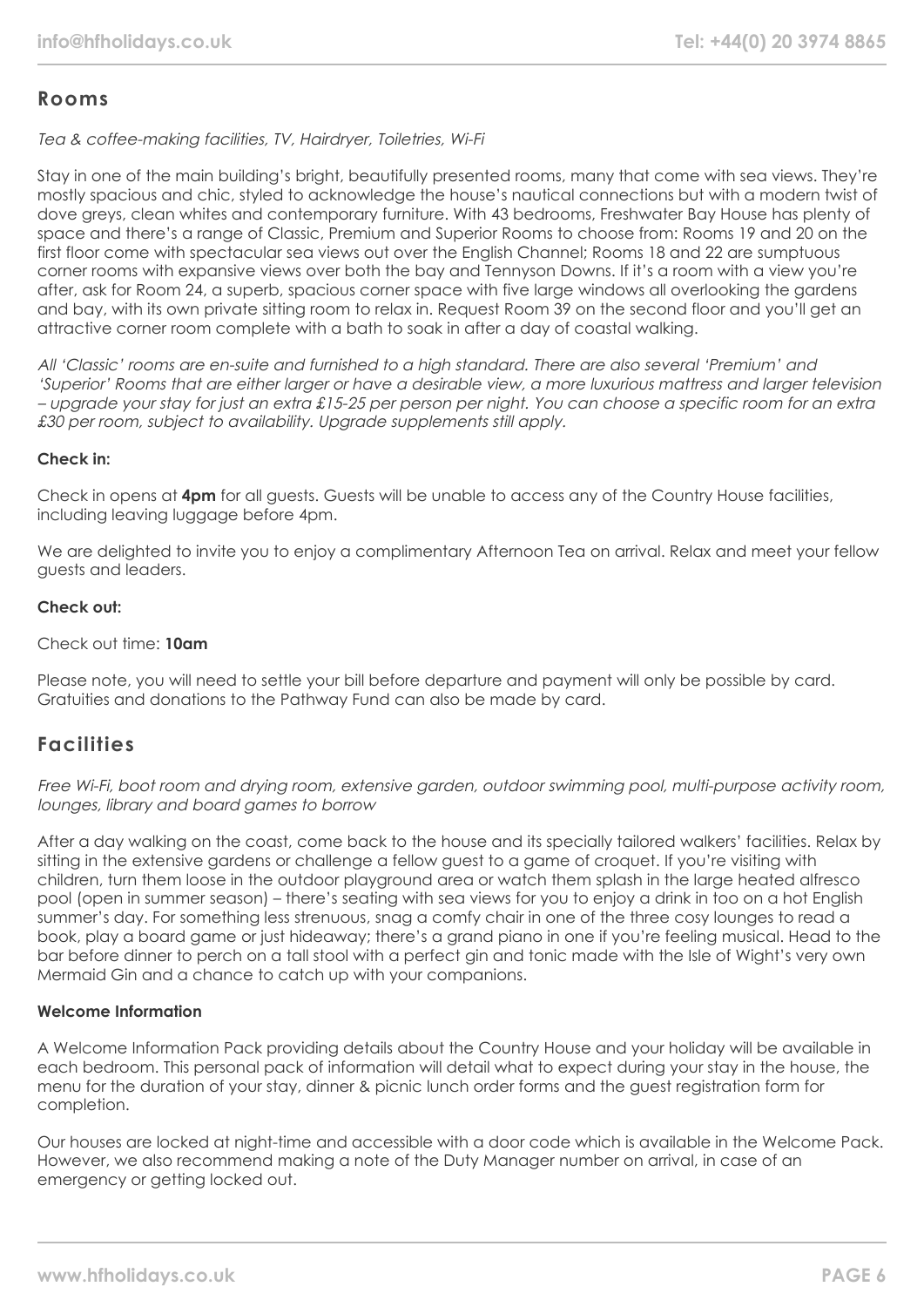#### **Evenings**

Join our team after dinner on Wednesday evenings to see if you've got the knowledge to triumph in the HF Big Pub Quiz! There will also be another evening of entertainment at the beginning of the week which will vary depending on the house you are visiting.

If there are leaders resident, they will be available to chat to guests about self-guided walks. You can borrow walking route notes and maps from our Discovery Point.

#### **Walks Talks – Guided Walking Information Briefings**

Self-Guided guests are always welcome to join our Guided Walking briefings to hear about the local conditions.

Our leaders will deliver a Guided Walking Information Briefing on each arrival day before and after dinner followed by a group Walks Talk to let guests know about the following day's walks. Walks Talks are usually before and after dinner prior to each walking day. The information is repeated so you can join whichever time suits you.

If you are undecided which walk to do, our leaders will be available in the bar or lounge to answer any questions you might have. Our website contains up-to-date information about the walks for each holiday.

Before you leave for your walk your leader will run through a short safety briefing for the day.

Each day, the latest weather forecast will be displayed for all guests to check to ensure appropriate clothing is worn for the walks.

Please note, if you decide to do your own walks, or you are on a self-guided walking holiday, you must complete an Independent Walker Card each day. These can be found near the Discovery Point in the house.

## **Food & Drink**

As at all our country houses, holidays are full board, from afternoon tea served as a welcome treat through that evening's meal to a hearty breakfast on the day of departure. Food at Freshwater Bay House is varied with a strong emphasis on the use of seasonal British produce. Our experienced chefs create each dish using only the freshest ingredients and, when in season, use home grown herbs and vegetables taken from our own gardens to give a true taste of the local area.

Along with many hospitality business across the UK we are presently experiencing disruption to our food and drink supply chain. COVID continues to limit the ability of suppliers to deliver and the war in Ukraine (along with several other global challenges) is impacting availability of many basic products. We are working hard to ensure that these challenges do not negatively impact your holiday but ask for your understanding should we need to make last minute changes to dishes or menus.

## **Accessibility**

For accessibility and assistance information, please contact our expert team on [020 3974 8865](tel:02039748865) or view the accessibility information online for [Freshwater Bay House](https://www.hfholidays.co.uk/images/Documents/accessibility_statements/freswater-bay-house---accessibility-information---update-mar-2021.pdf)

## **TRAVEL DETAILS**

Our address is: Freshwater Bay House, Freshwater Bay, Isle of Wight PO40 9RB Tel: [01983 753854](tel:01983753854)

## **By Taxi:**

It is possible to get a taxi to Freshwater Bay House from Yarmouth ferry port. The 5-mile journey takes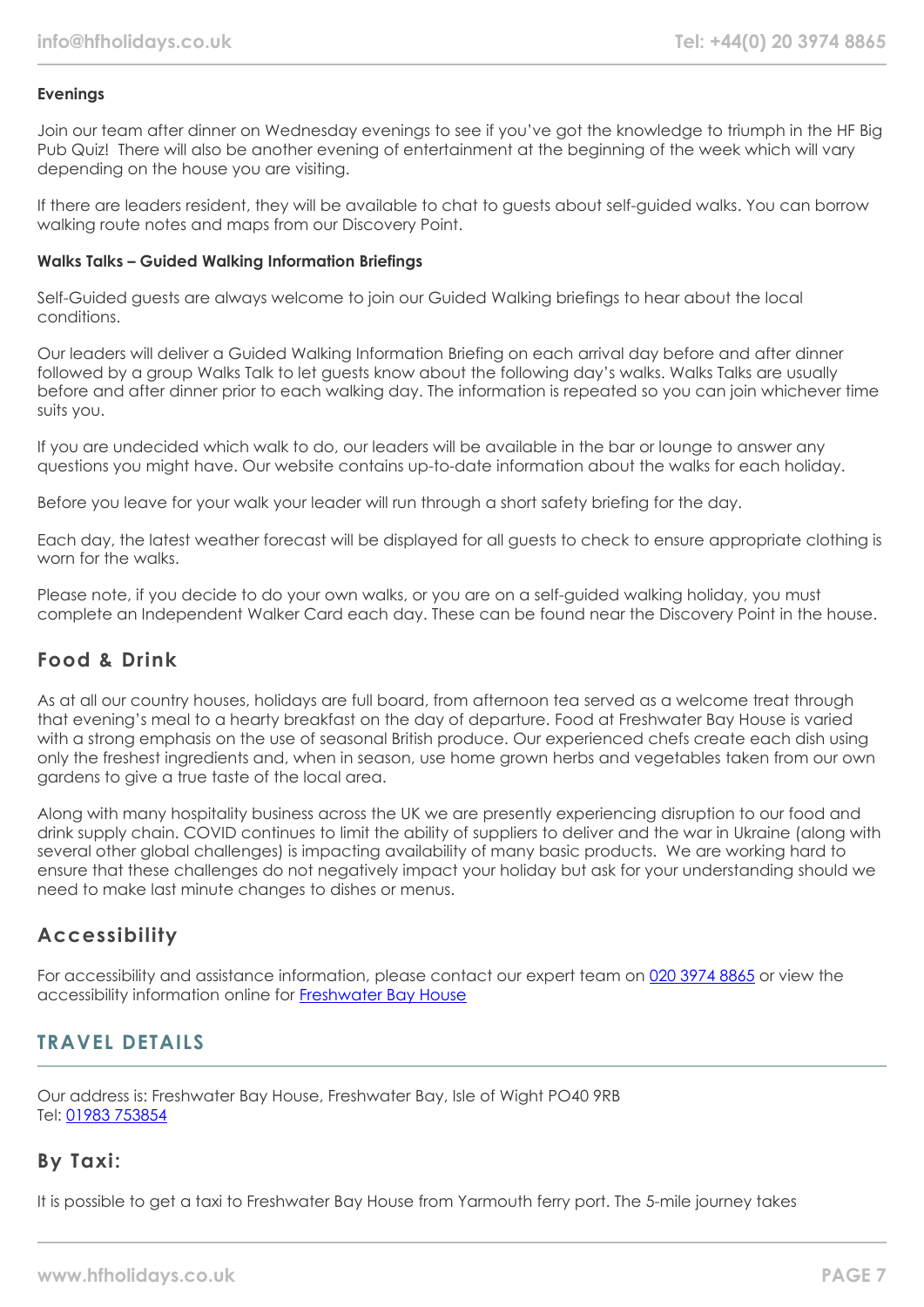approximately 15 minutes. You can pre-book a taxi from our recommended taxi company, Bay Taxi. As a guide price, it costs £12 per 4-seat taxi in 2022. 8-seat taxis are also available at a higher rate. Please pre-book your taxi at least 7 days in advance by contacting:

Bay Taxi\* Tel: +[44 \(0\) 7475 662350](tel:07475662350) Email: [info@baytaxi.co.uk](mailto:info@baytaxi.co.uk) The return taxi journey can be arranged on your behalf by the Freshwater Bay House Manager. \*Bay Taxi is not owned or managed by HF Holidays

## **By Train:**

The nearest railway station is Lymington Pier on the mainland. This is immediately adjacent to the ferry terminal. For train times and route planning by train visit [www.nationalrail.co.uk](https://www.nationalrail.co.uk/) or phone [03457 48 49 50](tel:03457484950).

#### **By Ferry:**

The Wightlink Lymington to Yarmouth ferry is the most convenient for Freshwater Bay - see [www.wightlink.co.uk](https://www.wightlink.co.uk/)

Alternatively, the Red Funnel Southampton to East Cowes ferry is often the cheapest option if you want to take your car to the Isle of Wight - see [www.redfunnel.co.uk](https://www.redfunnel.co.uk/)

#### **HF MEMBER DISCOUNT**

HF Holidays' Members receive **15% off their car travel and 20% off foot travel with Wightlink Ferry.** For full details and to book your crossing visit [www.wightlink.co.uk/HFHolidays](https://www.wightlink.co.uk/HFHolidays)

#### **By Car:**

From Yarmouth turn right out of the ferry terminal onto the A3054 and over the bridge across the River Yar. After 1 mile turn left down Pixley Hill, signposted to Freshwater Bay. Turn left at Freshwater Garage and continue along Afton road. At the Lifeboat station turn right and follow the road round passing the Albion Hotel on the left. The entrance to Freshwater Bay House is the next driveway on your left.

From East Cowes: follow signs for Newport, taking the A3021 and then A3054. Continue through Newport and Carisbrooke. Turn left onto the B3401 through Calbourne. At the T junction with Afton Road (A3055) turn left and then right by the Lifeboat station and follow the road round passing the Albion Hotel on the left. The entrance to Freshwater Bay House is the next driveway on your left.

Alternatively leave your car on the mainland and travel to the Isle of Wight as a foot passenger (see above for HF Member discount with Wightlink). There is a pay and display car park at Lymington Pier - price approximately £11/£12 per day.

#### **Travelling From Overseas**

If you're travelling from Europe the most convenient airport is at Southampton. From Southampton Airport Parkway station (adjacent to the airport terminal) there are regular trains to Lymington Pier - journey time 40 minutes). See [www.nationalrail.co.uk](https://www.nationalrail.co.uk/) for details. From Lymington take the ferry to the Isle of Wight (see above).

For most guests, travelling to either London Heathrow or London Gatwick airport is the best option. See [www.nationalrail.co.uk](https://www.nationalrail.co.uk/) for onward connections by train to Lymington Pier.

## **LOCAL AREA**

Just off the coast of Southern England, the Isle of Wight is a delightful haven away from the bustle of the mainland, easily reached by ferry or even the world's only commercial hovercraft service (foot passengers only). Broadly diamond shaped, the island is 25 miles long and 15 miles wide. This makes it ideally sized for a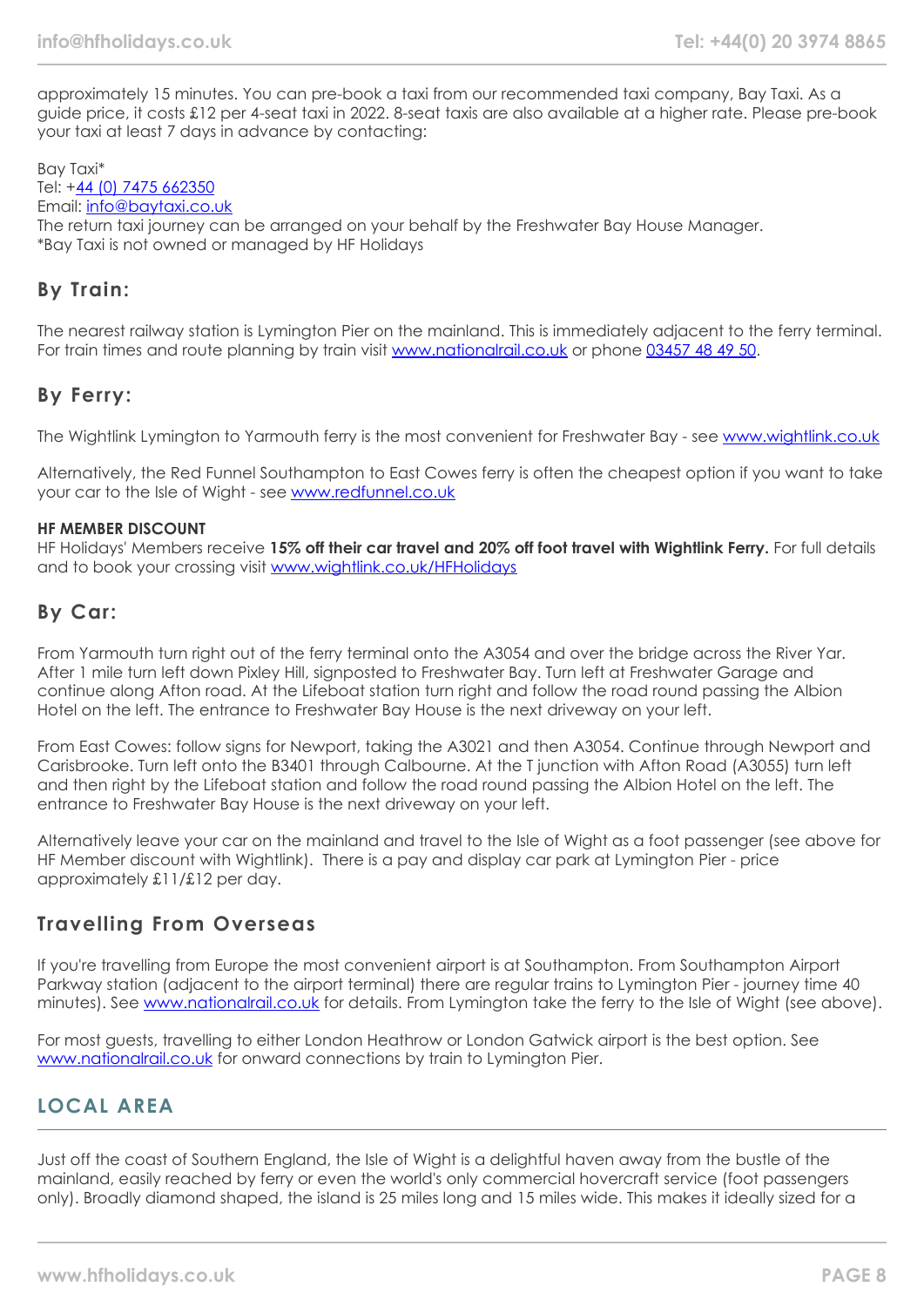week's walking and exploration.

#### **Freshwater Bay**

Freshwater Bay is a small semi-circular cove at the foot of the garden of Freshwater Bay House. There is a pebble beach here and sandy beaches approximately 3 miles away at Totland Bay or Colwell Bay. Shops and banks are located in Freshwater village, about 30 minutes' walk away. The house is located at the foot of Tennyson Down, a popular walking route which leads to The Needles and Alum Bay.

#### **Yarmouth**

The small harbour town of Yarmouth is located three miles north of Freshwater Bay; either a 10-minute drive or a pleasant 1-hour walk away, following the path of the River Yar. It can also be reached using the 'Needles Breezer' open-top bus. Yarmouth has a selection of small shops and pubs, and there's always a bustle of activity around the harbour. [Yarmouth's Tudor castle](https://www.english-heritage.org.uk/visit/places/yarmouth-castle/) is also worth a visit.

# **Osborne House**

Queen Victoria's island residence, managed by English Heritage, is located near East Cowes at the north of the island. Enjoy the lavish interiors and take time to explore the extensive grounds which slope down to the Solent. [Osborne House](https://www.english-heritage.org.uk/visit/places/osborne/) is about 40 minutes drive from Freshwater Bay.

## **Carisbrooke Castle**

A fine medieval castle situated near Newport in the heart of the island. The castle's most famous 'resident' was King Charles I, who was imprisoned here after the English Civil War. Walk around the impressive walls and visit the castle's famous well where donkeys are used to raise the water using a large treadmill. [Carisbrooke Castle](https://www.english-heritage.org.uk/visit/places/carisbrooke-castle/) is around 20 minutes' drive from Freshwater Bay and can also be reached direct using the number 12 bus. Alternatively, it is possible to walk here right from the door of Freshwater Bay House by following the Tennyson Trail (approx. 9.5 miles).

#### **Alum Bay**

[Alum Bay](https://www.visitisleofwight.co.uk/things-to-do/the-needles-landmark-attraction-p148371) is world-famous for its multi-coloured sand cliffs where 21 different shades of sand have been naturally created from various minerals. There is a chairlift down the cliff to the beach which gives amazing views of the sands and across the Solent. On the cliff top there are various other visitor attractions including a glass-blowing workshop and obligatory sand shop where visitors can fill glass ornaments with their choice of sand. Alum Bay can be reached on foot directly from Freshwater Bay house or on a 15-minute ride by public bus.

## **Isle Of Wight Steam Railway**

Step back in time and ride this vintage steam railway from Wootton to Smallbrook Junction. The railway has a particularly historic collection of locomotives and rolling stock, including many wooden 4-wheeled carriages dating from the the 19th Century. The main station is at Havenstreet where you'll also find a museum and the line's workshops. [The Isle of Wight Steam Railway](https://iwsteamrailway.co.uk/) is about 45 minutes' drive away from Freshwater Bay. It can also be reached by local bus, via Newport.

## **Blackgang Chine**

The [Blackgang Chine fantasy theme park](https://blackgangchine.com/) is a big hit with children of all ages. Attractions include Cowboy village, 'Fantasyland', maze and the giant snakes and ladders. Adults may also enjoy the maritime exhibition and working sawmill. Blackgang is 20 minutes' drive from Freshwater Bay and in summer can be reached using the 'Island Coaster' bus.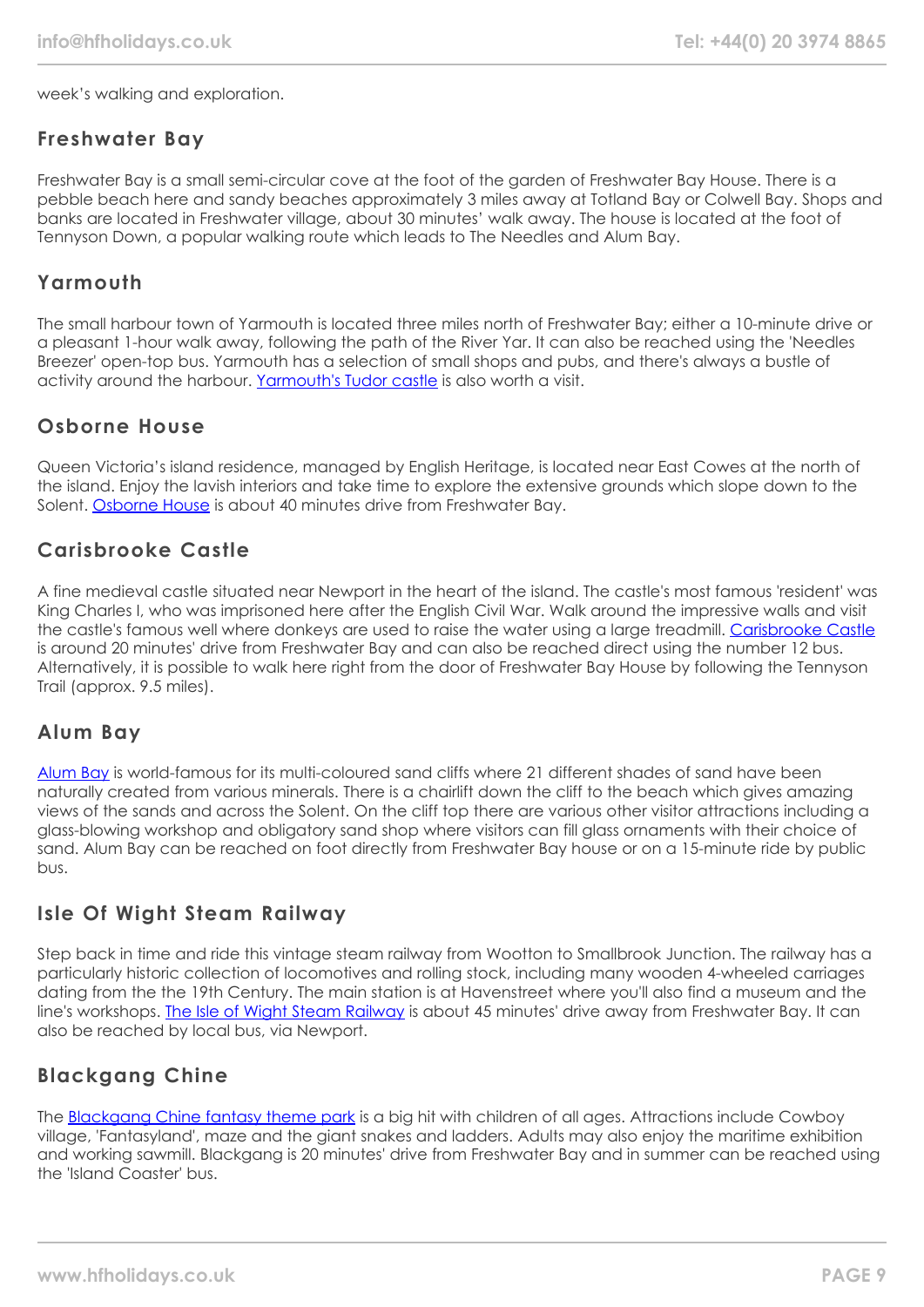# **Ventnor Botanical Gardens**

The island's rich climate enables Mediterranean and sub-tropical plants to prosper. Enjoy magnificent floral displays and relaxing gardens based on geographical parts of the world at [Ventnor's Botanical Gardens](https://www.botanic.co.uk/) and keep an eye out for the garden's resident wall lizards. Ventnor is 30 minutes' drive from Freshwater Bay and in Summer can be reached using the 'Island Coaster' bus.

# **Bembridge Windmill**

This [Grade I listed windmill](https://www.nationaltrust.org.uk/bembridge-windmill) is the only surviving windmill on the Isle of Wight, now managed by the National Trust. It was built around 1700 and closed in 1913. It has four floors to explore and most of its original machinery is still in situ. The windmill was famously painted by JMW Turner in 1795. There are some lovely countryside walks near the windmill which sits on the Bembridge and Yar River Trail in the east of the island about a 45-minute drive away from Freshwater Bay House.

# **USEFUL HOLIDAY INFORMATION**

# **Essential Information**

"There's no such thing as bad weather, just the wrong type of clothing!" goes the adage. Come prepared for all eventualities and you'll walk in comfort as well as safety. Britain's famous for its changeable weather, so here's our advice on what to wear and bring.

#### **Essentials**

- Waterproof walking boots providing ankle support and good grip.
- A waterproof jacket and over-trousers
- Gloves and a warm hat (it can be chilly at any time of the year)
- Rucksack
- Water bottle (at least 1 litre capacity)
- A small torch (everywhere in winter, year round in mountains)
- Sun hat and sunscreen Denim jeans and waterproof capes are not suitable on any walks.

#### **Recommended**

- Several layers of clothing, which can be added or removed
- Specialist walking socks to avoid blisters.
- A first aid kit inc plasters– your leader's first aid kit doesn't contain any medication
- Sit mat (insulated pad to sit on when you stop for a break)

#### **You Might Also Want**

- Walking poles, particularly useful for descents.
- Insect repellent
- Flask for hot drinks
- Rigid lunch box
- Gaiters
- Blister kit (eg Compeed) just in case
- Waterproof rucksack liner

## **HOW TO BOOK**

When you're ready to book, you can choose to **book online** or book **over the phone**. Our website offers secure online booking for our holidays, is available 24/7, and offers more in-depth information about all our holidays. If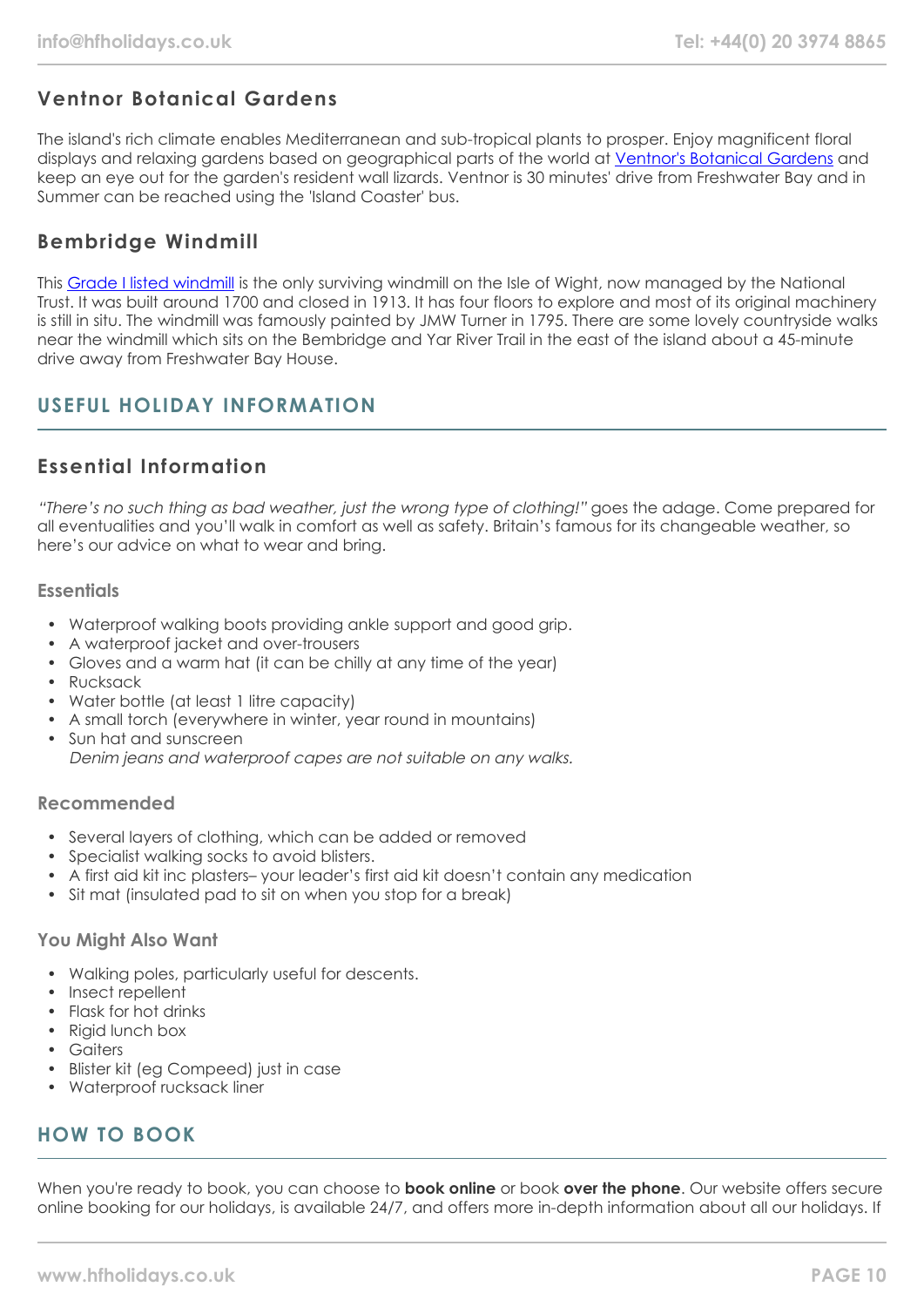you prefer to call us, our experienced and knowledgeable team are available to answer any specific questions you have and can offer guidance as to which holiday is best suited to your needs.

Our office is open: Monday to Friday: 9am – 5.30pm, Saturday: 9am – 1pm, Sunday & Bank Holiday Monday: closed

#### **PAYING YOUR DEPOSIT**

To secure the holiday of your choice, you will need to pay a deposit: UK & European Holidays: £150 per person and Worldwide Holidays: £250 per person. You can pay your deposit by debit or credit card with no additional card fees charged or make an online BACS payment directly into HF's bank account, please see details under BACS payments. You can also pay your deposit by cheque within seven days of booking. Cheques should be made payable to 'HF Holidays Ltd' with your booking reference / Order ID on the back.

#### **NON-MEMBER FEE**

Non-members can join our holidays by paying a Non-Member's fee of £30 per person per holiday. Alternatively, full membership is available from £100 – visit hfholidays.co.uk/membership for details.

#### **BACS PAYMENTS**

Please quote your booking reference / Order ID when you make your payment online: Bank Name: National Westminster Bank, Account Name: HF Holidays Limited, Account Number: 48904805, Sort Code: 60-00-01, IBAN: GB90NWBK60000148904805

Once we have received your booking and deposit, we will send a confirmation invoice to the lead name. Please check this carefully. For bookings 'with flights' it is essential that the names on your booking confirmation invoice match those on your passport for bookings overseas. Please advise us immediately of any errors. Any name changes after the balance of your holiday has been paid will be subject to a fee levied by the airline.

#### **MANAGE MY BOOKINGS**

Payments can also be made through the [Manage My Booking](https://www.hfholidays.co.uk/about-us/bookings/my-booking) function on our website. Click on the link at the top of our homepage. This is available to all customers who provide an email address at the time of booking.

#### **YOUR FINAL BALANCE**

Your final balance payment is due 6 weeks before departure if you are staying in an HF Holidays UK country house, 8 weeks before departure if you are travelling on one of our holidays in Europe and 10 weeks before departure if you are on a Guided Trail staying in one of our partner hotels or are travelling on a Worldwide holiday. As with paying your deposit, you can pay your final balance by debit or credit card, make an online BACS payment directly into HF's bank account or pay by cheque.

#### **TRAVEL INSURANCE**

Travel insurance is an important part of any booking and essential for one of our holidays. HF Holidays works with specialist. Insurance Brokers Campbell Irvine Direct. For more information or to obtain a quote call them on [01702 427 236](tel:01702427236) or visit [hfholidays.co.uk/insurance](https://www.hfholidays.co.uk/about-us/bookings/insurance)

#### **PEACE OF MIND**

#### **ATOL:**

The air holidays and flights in this brochure are ATOL-protected, since we hold an Air Travel Organiser's Licence granted by the Civil Aviation Authority. Our ATOL number is ATOL 710. In the unlikely event of our insolvency, the CAA will ensure that you are not stranded abroad and will arrange to refund any money you have paid us for advance bookings. For further information visit the ATOL website [atol.org.uk](https://www.atol.org/)

#### **MEMBER OF ABTOT:**